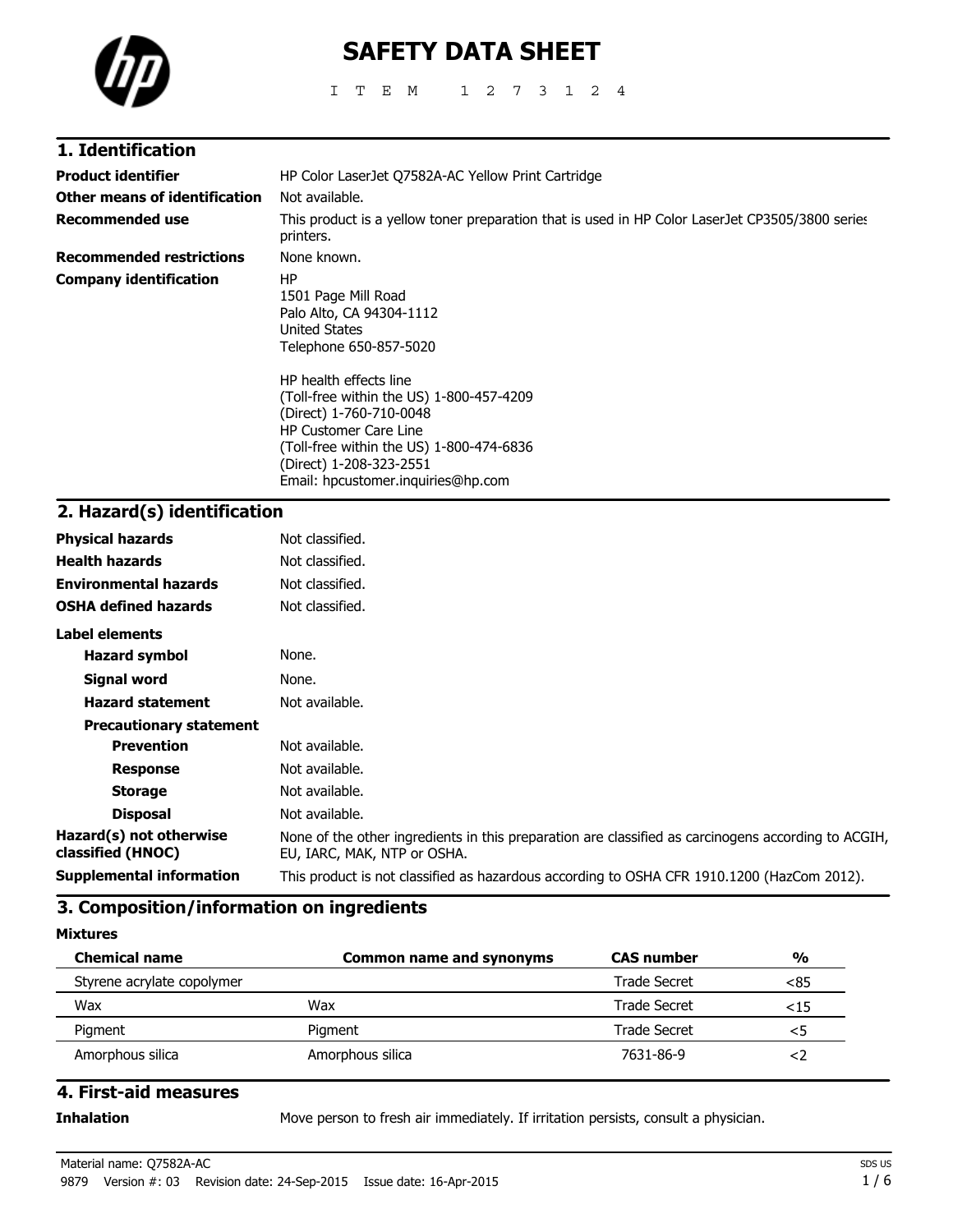| <b>Skin contact</b>                                             | Wash affected areas thoroughly with mild soap and water. Get medical attention if irritation<br>develops or persists.                                                                             |
|-----------------------------------------------------------------|---------------------------------------------------------------------------------------------------------------------------------------------------------------------------------------------------|
| Eye contact                                                     | Do not rub eyes. Immediately flush with large amounts of clean, warm water (low pressure) for at<br>least 15 minutes or until particles are removed. If irritation persists, consult a physician. |
| <b>Ingestion</b>                                                | Rinse mouth out with water. Drink one to two glasses of water. If symptoms occur, consult a<br>physician.                                                                                         |
| <b>Most important</b><br>symptoms/effects, acute and<br>delayed | Not available.                                                                                                                                                                                    |

# **5. Fire-fighting measures**

| Suitable extinguishing media                                        | CO2, water, or dry chemical                                 |
|---------------------------------------------------------------------|-------------------------------------------------------------|
| Unsuitable extinguishing<br>media                                   | None known.                                                 |
| Specific hazards arising from<br>the chemical                       | Not applicable.                                             |
| Special protective equipment<br>and precautions for<br>firefighters | Not available.                                              |
| Fire-fighting<br>equipment/instructions                             | If fire occurs in the printer, treat as an electrical fire. |
| <b>Specific methods</b>                                             | None established.                                           |

### **6. Accidental release measures**

| <b>Personal precautions,</b><br>protective equipment and<br>emergency procedures<br><b>Methods and materials for</b> | Minimize dust generation and accumulation.<br>Not available.                                              |  |
|----------------------------------------------------------------------------------------------------------------------|-----------------------------------------------------------------------------------------------------------|--|
| containment and cleaning up                                                                                          |                                                                                                           |  |
| <b>Environmental precautions</b>                                                                                     | Do not flush into surface water or sanitary sewer system. See also section 13 Disposal<br>considerations. |  |

# **7. Handling and storage**

| <b>Precautions for safe handling</b>                                      | Keep out of the reach of children. Avoid inhalation of dust and contact with skin and eyes. Use with<br>adequate ventilation. Keep away from excessive heat, sparks, and open flames. |
|---------------------------------------------------------------------------|---------------------------------------------------------------------------------------------------------------------------------------------------------------------------------------|
| Conditions for safe storage,<br>including any<br><i>incompatibilities</i> | Keep out of the reach of children. Keep tightly closed and dry. Store at room temperature. Store<br>away from strong oxidizers.                                                       |

# **8. Exposure controls/personal protection**

#### **Occupational exposure limits**

| <b>US. NIOSH: Pocket Guide to Chemical Hazards</b><br><b>Components</b> | <b>Type</b>                                                                                                                                                     | Value                                                                                          |  |
|-------------------------------------------------------------------------|-----------------------------------------------------------------------------------------------------------------------------------------------------------------|------------------------------------------------------------------------------------------------|--|
| Amorphous silica (CAS<br>7631-86-9)                                     | <b>TWA</b>                                                                                                                                                      | $6 \text{ mg/m}$                                                                               |  |
| <b>Biological limit values</b>                                          |                                                                                                                                                                 | No biological exposure limits noted for the ingredient(s).                                     |  |
| <b>Exposure guidelines</b>                                              | USA OSHA (TWA/PEL): 15 mg/m3 (Total Dust), 5 mg/m3 (Respirable Fraction)<br>ACGIH (TWA/TLV): 10 mg/m3 (Inhalable Particulate), 3 mg/m3 (Respirable Particulate) |                                                                                                |  |
|                                                                         |                                                                                                                                                                 |                                                                                                |  |
| mq/m3                                                                   | Amorphous silica: USA OSHA (TWA/PEL): 20 mppcf 80 (mg/m3)/%SiO2, ACGIH (TWA/TLV): 10                                                                            |                                                                                                |  |
|                                                                         |                                                                                                                                                                 | TRGS 900 (Luftgrenzwert) - 10 mg/m3 (Einatembare partikel), 3 mg/m3 (Alveolengängige fraktion) |  |
| <b>Appropriate engineering</b><br>controls                              | UK WEL: 10 mg/m3 (Respirable Dust), 5 mg/m3 (Inhalable Dust)<br>Use in a well ventilated area.                                                                  |                                                                                                |  |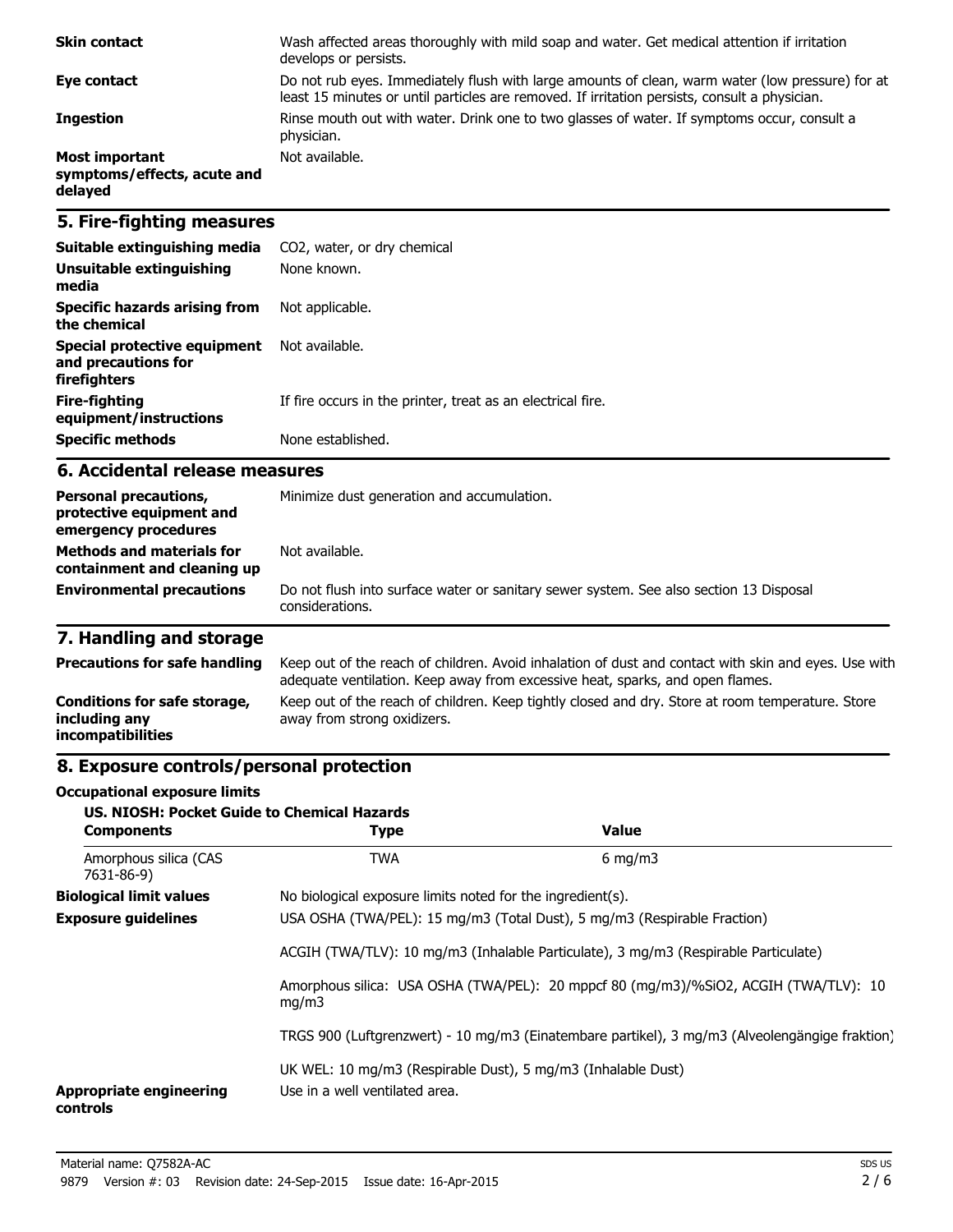#### **Individual protection measures, such as personal protective equipment**

| Not available. |
|----------------|
|                |
| Not available. |
| Not available. |
| Not available. |
| Not available. |
|                |

# **9. Physical and chemical properties**

| <b>Appearance</b>                                   | Fine powder                                                   |
|-----------------------------------------------------|---------------------------------------------------------------|
| <b>Physical state</b>                               | Solid.                                                        |
| Color                                               | Yellow                                                        |
| Odor                                                | Slight plastic odor                                           |
| <b>Odor threshold</b>                               | Not available.                                                |
| pH                                                  | Not applicable                                                |
| <b>Melting point/freezing point</b>                 | Not available.                                                |
| Initial boiling point and<br>boiling range          | Not applicable                                                |
| <b>Flash point</b>                                  | Not applicable                                                |
| <b>Evaporation rate</b>                             | Not applicable                                                |
| <b>Flammability (solid, gas)</b>                    | Not available.                                                |
| <b>Upper/lower flammability or explosive limits</b> |                                                               |
| <b>Flammability limit - lower</b><br>(%)            | Not flammable                                                 |
| <b>Flammability limit -</b><br>upper $(% )$         | Not available.                                                |
| <b>Explosive limit - lower</b><br>(9/6)             | Not available.                                                |
| <b>Explosive limit - upper</b><br>(9/6)             | Not available.                                                |
| Vapor pressure                                      | Not applicable                                                |
| Solubility(ies)                                     |                                                               |
| <b>Solubility (water)</b>                           | Negligible in water. Partially soluble in toluene and xylene. |
| <b>Partition coefficient</b><br>(n-octanol/water)   | Not available.                                                |
| <b>Auto-ignition temperature</b>                    | Not applicable                                                |
| <b>Decomposition temperature</b>                    | $>=$ 392 °F ( $>=$ 200 °C)                                    |
| <b>Viscosity</b>                                    | Not applicable                                                |
| <b>Other information</b>                            |                                                               |
| <b>Percent volatile</b>                             | 0 % estimated                                                 |
| <b>Softening point</b>                              | 212 - 302 °F (100 - 150 °C)                                   |
| <b>Specific gravity</b>                             | $1 - 1.2$                                                     |

## **10. Stability and reactivity**

| <b>Reactivity</b>                            | Not available.                          |
|----------------------------------------------|-----------------------------------------|
| <b>Chemical stability</b>                    | Stable under normal storage conditions. |
| <b>Possibility of hazardous</b><br>reactions | Will not occur.                         |
| <b>Conditions to avoid</b>                   | Imaging Drum: Exposure to light         |
| Incompatible materials                       | Strong oxidizers                        |
| <b>Hazardous decomposition</b><br>products   | Carbon monoxide and carbon dioxide.     |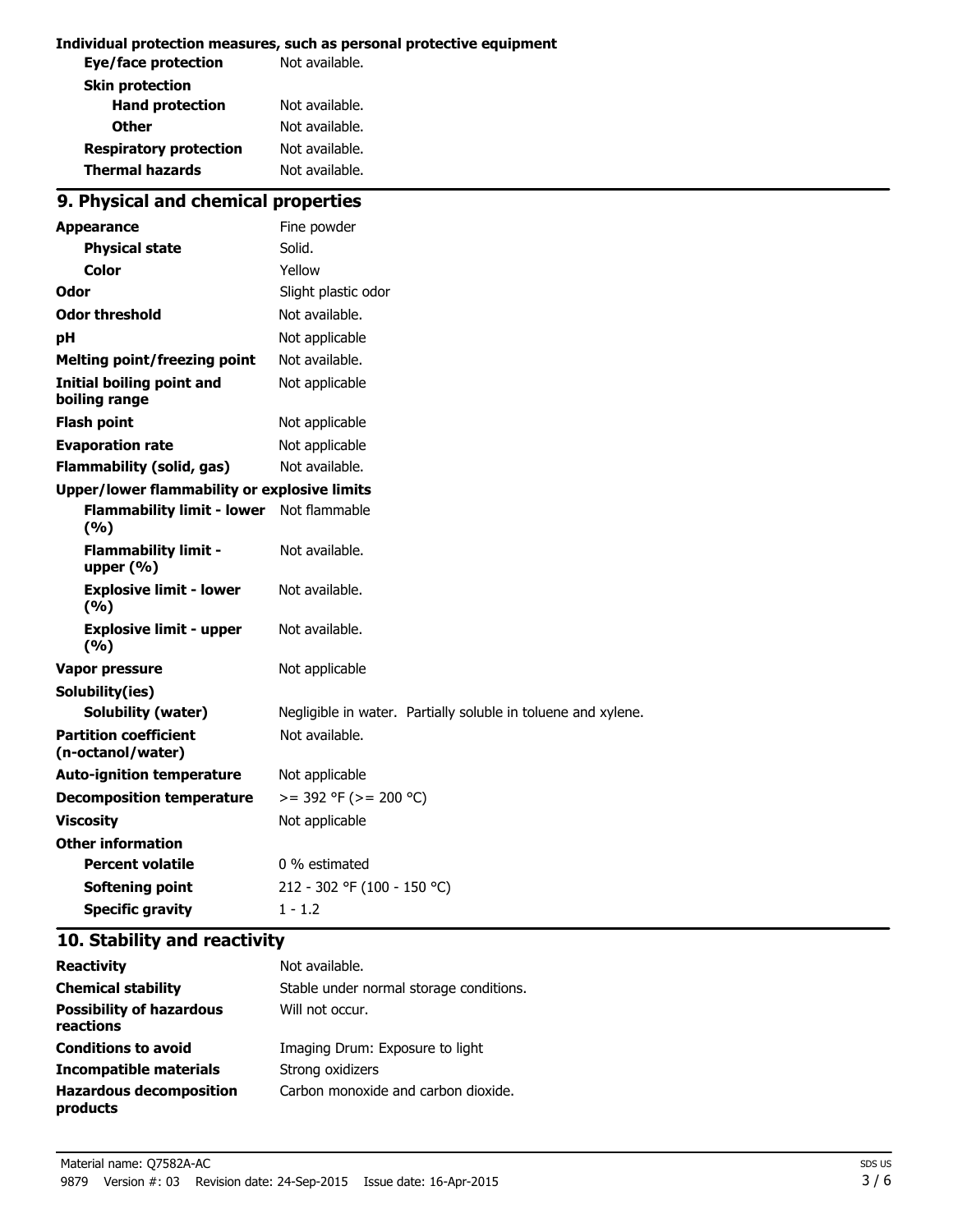# **11. Toxicological information**

| Symptoms related to the<br>physical, chemical and<br>toxicological characteristics | Not available.                                                                                                                                                  |                     |
|------------------------------------------------------------------------------------|-----------------------------------------------------------------------------------------------------------------------------------------------------------------|---------------------|
| <b>Information on toxicological effects</b>                                        |                                                                                                                                                                 |                     |
| <b>Acute toxicity</b>                                                              | Based on available data, the classification criteria are not met.                                                                                               |                     |
| <b>Skin corrosion/irritation</b>                                                   | Based on available data, the classification criteria are not met.                                                                                               |                     |
| Serious eye damage/eye<br>irritation                                               | Based on available data, the classification criteria are not met.                                                                                               |                     |
| <b>Respiratory or skin sensitization</b>                                           |                                                                                                                                                                 |                     |
| <b>Respiratory sensitization</b>                                                   | Based on available data, the classification criteria are not met.                                                                                               |                     |
| <b>Skin sensitization</b>                                                          | Based on available data, the classification criteria are not met.                                                                                               |                     |
| <b>Germ cell mutagenicity</b>                                                      | Negative, does not indicate mutagenic potential (Ames Test: Salmonella typhimurium)<br>Based on available data, the classification criteria are not met.        |                     |
| Carcinogenicity                                                                    | Based on available data, the classification criteria are not met.                                                                                               |                     |
| <b>Reproductive toxicity</b>                                                       | Based on available data, the classification criteria are not met.                                                                                               |                     |
| Specific target organ toxicity<br>- single exposure                                | Based on available data, the classification criteria are not met.                                                                                               |                     |
| Specific target organ toxicity<br>- repeated exposure                              | Based on available data, the classification criteria are not met.                                                                                               |                     |
| <b>Aspiration hazard</b>                                                           | Based on available data, the classification criteria are not met.                                                                                               |                     |
| <b>Further information</b>                                                         | Complete toxicity data are not available for this specific formulation<br>Refer to Section 2 for potential health effects and Section 4 for first aid measures. |                     |
| <b>Components</b>                                                                  | <b>Species</b>                                                                                                                                                  | <b>Test Results</b> |
| Amorphous silica (CAS 7631-86-9)                                                   |                                                                                                                                                                 |                     |
| <b>Acute</b>                                                                       |                                                                                                                                                                 |                     |
| <b>Oral</b>                                                                        |                                                                                                                                                                 |                     |
| LD50                                                                               | Mouse                                                                                                                                                           | $>15000$ mg/kg      |
|                                                                                    | Rat                                                                                                                                                             | > 22500 mg/kg       |

## **12. Ecological information**

| <b>Ecotoxicity</b>               |                                                                                                                                                                                                                                                                                  |                |                         |
|----------------------------------|----------------------------------------------------------------------------------------------------------------------------------------------------------------------------------------------------------------------------------------------------------------------------------|----------------|-------------------------|
| <b>Product</b>                   |                                                                                                                                                                                                                                                                                  | <b>Species</b> | <b>Test Results</b>     |
| Q7582A-AC                        |                                                                                                                                                                                                                                                                                  |                |                         |
| <b>Aquatic</b>                   |                                                                                                                                                                                                                                                                                  |                |                         |
| Fish                             | LL50                                                                                                                                                                                                                                                                             | Rainbow Trout  | $> 1000$ mg/l, 96 Hours |
| Persistence and degradability    | Not available.                                                                                                                                                                                                                                                                   |                |                         |
| <b>Bioaccumulative potential</b> | Not available.                                                                                                                                                                                                                                                                   |                |                         |
| <b>Mobility in soil</b>          | Not available.                                                                                                                                                                                                                                                                   |                |                         |
| Other adverse effects            | Not available.                                                                                                                                                                                                                                                                   |                |                         |
| 13. Disposal considerations      |                                                                                                                                                                                                                                                                                  |                |                         |
| <b>Disposal instructions</b>     | Do not shred toner cartridge, unless dust-explosion prevention measures are taken. Finely<br>dispersed particles may form explosive mixtures in air. Dispose of in compliance with federal, state,<br>and local regulations.                                                     |                |                         |
|                                  | HP's Planet Partners (trademark) supplies recycling program enables simple, convenient recycling of<br>HP original inkjet and LaserJet supplies. For more information and to determine if this service is<br>available in your location, please visit http://www.hp.com/recycle. |                |                         |

# **14. Transport information**

**Further information** Not a dangerous good under DOT, IATA, ADR, IMDG, or RID.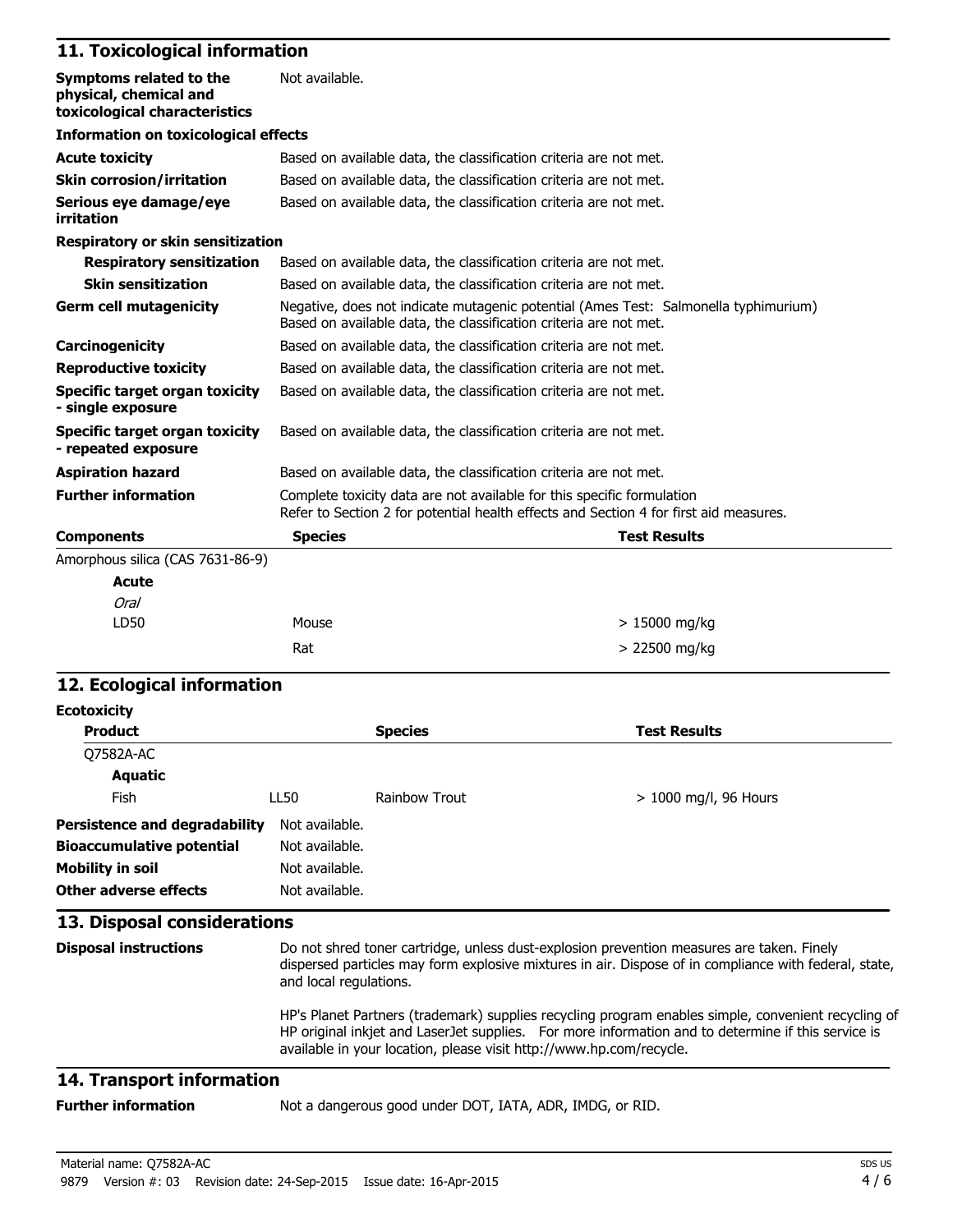## **15. Regulatory information**

| <b>US federal regulations</b>                                 | US EPA TSCA Inventory: All chemical substances in this product comply with all rules or orders<br>under TSCA.                                                                                                                                                                                                                            |
|---------------------------------------------------------------|------------------------------------------------------------------------------------------------------------------------------------------------------------------------------------------------------------------------------------------------------------------------------------------------------------------------------------------|
|                                                               | TSCA Section 12(b) Export Notification (40 CFR 707, Subpt. D)                                                                                                                                                                                                                                                                            |
| Not regulated.                                                |                                                                                                                                                                                                                                                                                                                                          |
| <b>CERCLA Hazardous Substance List (40 CFR 302.4)</b>         |                                                                                                                                                                                                                                                                                                                                          |
| Not listed.<br><b>SARA 304 Emergency release notification</b> |                                                                                                                                                                                                                                                                                                                                          |
| Not regulated.                                                |                                                                                                                                                                                                                                                                                                                                          |
|                                                               | OSHA Specifically Regulated Substances (29 CFR 1910.1001-1050)                                                                                                                                                                                                                                                                           |
| Not listed.                                                   |                                                                                                                                                                                                                                                                                                                                          |
|                                                               | <b>Superfund Amendments and Reauthorization Act of 1986 (SARA)</b>                                                                                                                                                                                                                                                                       |
| <b>Hazard categories</b>                                      | Immediate Hazard - No<br>Delayed Hazard - No<br>Fire Hazard - No<br>Pressure Hazard - No<br>Reactivity Hazard - No                                                                                                                                                                                                                       |
| <b>SARA 302 Extremely hazardous substance</b>                 |                                                                                                                                                                                                                                                                                                                                          |
| Not listed.                                                   |                                                                                                                                                                                                                                                                                                                                          |
| <b>SARA 311/312</b><br><b>Hazardous chemical</b>              | No                                                                                                                                                                                                                                                                                                                                       |
| <b>Other federal regulations</b>                              |                                                                                                                                                                                                                                                                                                                                          |
| <b>Safe Drinking Water Act</b><br>(SDWA)                      | Not regulated.                                                                                                                                                                                                                                                                                                                           |
| <b>US state regulations</b>                                   |                                                                                                                                                                                                                                                                                                                                          |
| US. Massachusetts RTK - Substance List                        |                                                                                                                                                                                                                                                                                                                                          |
| Not regulated.                                                | US. New Jersey Worker and Community Right-to-Know Act                                                                                                                                                                                                                                                                                    |
| Not listed.                                                   | US. Pennsylvania Worker and Community Right-to-Know Law                                                                                                                                                                                                                                                                                  |
| Not listed.                                                   |                                                                                                                                                                                                                                                                                                                                          |
| <b>US. Rhode Island RTK</b>                                   |                                                                                                                                                                                                                                                                                                                                          |
| Not regulated.                                                |                                                                                                                                                                                                                                                                                                                                          |
| <b>US. California Proposition 65</b>                          |                                                                                                                                                                                                                                                                                                                                          |
| Not Listed.                                                   |                                                                                                                                                                                                                                                                                                                                          |
|                                                               | Regulatory information All chemical substances in this HP product have been notified or are exempt from notification under<br>chemical substances notification laws in the following countries: US (TSCA), EU (EINECS/ELINCS),<br>Switzerland, Canada (DSL/NDSL), Australia, Japan, Philippines, South Korea, New Zealand, and<br>China. |
|                                                               | 16. Other information, including date of preparation or last revision                                                                                                                                                                                                                                                                    |
| <b>Issue date</b>                                             | 16-Apr-2015                                                                                                                                                                                                                                                                                                                              |
| <b>Devicion data</b>                                          | $74-5e^{-7015}$                                                                                                                                                                                                                                                                                                                          |

| 16. Other information, including date of preparation or last revision                                                                                                                                                                                                                                                                                                                                                                                                                                                |  |  |
|----------------------------------------------------------------------------------------------------------------------------------------------------------------------------------------------------------------------------------------------------------------------------------------------------------------------------------------------------------------------------------------------------------------------------------------------------------------------------------------------------------------------|--|--|
| 16-Apr-2015                                                                                                                                                                                                                                                                                                                                                                                                                                                                                                          |  |  |
| 24-Sep-2015                                                                                                                                                                                                                                                                                                                                                                                                                                                                                                          |  |  |
| 03                                                                                                                                                                                                                                                                                                                                                                                                                                                                                                                   |  |  |
| This Safety Data Sheet document is provided without charge to customers of HP. Data is the most<br>current known to HP at the time of preparation of this document and is believed to be accurate. It<br>should not be construed as quaranteeing specific properties of the products as described or<br>suitability for a particular application. This document was prepared to the requirements of the<br>jurisdiction specified in Section 1 above and may not meet regulatory requirements in other<br>countries. |  |  |
| Other information, including date of preparation or last revision: Disclaimer                                                                                                                                                                                                                                                                                                                                                                                                                                        |  |  |
| HP<br>11311 Chinden Boulevard<br>Boise, ID 83714 USA<br>(Direct) 1-503-494-7199<br>(Toll-free within the US) 1-800-457-4209                                                                                                                                                                                                                                                                                                                                                                                          |  |  |
|                                                                                                                                                                                                                                                                                                                                                                                                                                                                                                                      |  |  |